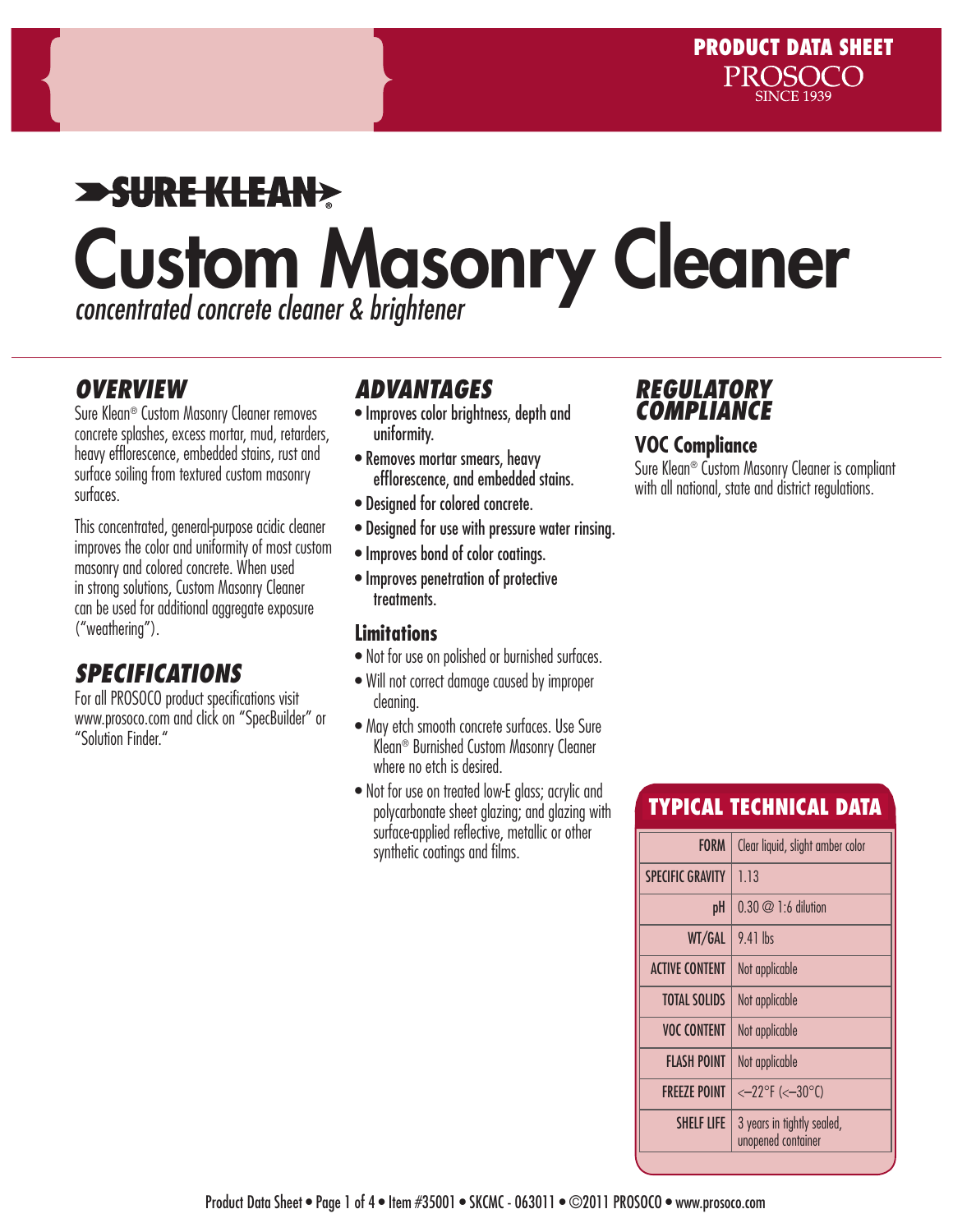# **>SURE KLEAN>** Custom Masonry Cleaner



# *PREPARATION*

Protect people, vehicles, property, metal, painted surfaces, plants and other non masonry materials from product, splash, rinse, residue, wind drift and fumes. When working over traffic, clean when traffic is at a minimum. Protect or divert traffic if necessary.

Clean masonry before installing windows, doors, finished flooring, metal fixtures, hardware, light fixtures, roofing materials and other non masonry items. If already installed, protect with polyethylene before application. Sure Klean® Strippable Masking is appropriate for use with this product to protect windows.

All caulking and sealant materials should be in<br>also and thereughly cured before cleaning place and thoroughly cured before cleaning.

Construction soiling and mortar residues on new masonry surfaces clean most effectively 14–28 days after installation. Mortar and grout smears left on the surface longer result in a more difficult clean down and may cause undesirable results. Cleaning high-strength mortar/grout within seven days improves results.

Protect wall cavities during construction to prevent rainwater saturation and related staining. Let newly constructed surfaces dry and cure thoroughly before cleaning. Excessive moisture may mobilize staining and cause unsatisfactory cleaning results. Cleaning high-strength mortar/

grout within seven days improves results.

#### **Surface and Air Temperatures**

Do not apply when temperature is below freezing or will be overnight. If freezing conditions exist before application, let the surface thaw.

#### **Equipment**

Apply with a soft-fibered, tampico masonry washing brush or with low-pressure spray equipment fitted with acid-resistant hoses and gaskets. Don't use pressure spray above 50 psi. This drives the cleaner into the surface, making rinse difficult. May cause stains.

ALWAYS TEST a small area of each surface to confirm suitability and desired results before starting overall application. Test with the same equipment, recommended surface preparation and application procedures planned for general application.

Rinse with enough water and pressure to flush spent cleaner and dissolved soiling from the masonry surface and surface pores without damage. Inadequate rinsing leaves residues which may stain the cleaned surface.

Masonry-washing equipment generating 400–1000 psi with a water flow rate of 6–8 gallons per minute is the best water/pressure combination for rinsing porous masonry. Use a 15–45° fan spray tip. Heated water  $(150-180^{\circ}$ F; 65–82 $^{\circ}$ C) may improve cleaning efficiency.

Use adjustable equipment for reducing water flow-rates and rinsing pressure as needed for sensitive surfaces. Rinsing pressures greater than 1000 psi and fan spray tips smaller than 15° may permanently damage sensitive masonry. Water flow-rates less than 6 gallons per minute may reduce cleaning productivity and contribute to uneven cleaning results.

#### **Storage and Handling**

Store in a cool, dry place with adequate ventilation. Always seal container after dispensing. Do not alter or mix with other chemicals. Published shelf life assumes upright storage of sealed containers in a dry place. Maintain temperatures of 45–100°F (7–38°C). Do not double stack pallets. Dispose of unused product and container in accordance with local, state and federal regulations.

| Recommended for these substrates. Always test.<br>Coverage is in sq.ft./m. per gallon of concentrate. |                                                                                                                                                                                                |                |                                   |  |
|-------------------------------------------------------------------------------------------------------|------------------------------------------------------------------------------------------------------------------------------------------------------------------------------------------------|----------------|-----------------------------------|--|
|                                                                                                       |                                                                                                                                                                                                |                |                                   |  |
| Architectural<br><b>Concrete Block</b>                                                                | Burnished*                                                                                                                                                                                     | n <sub>0</sub> | 300-700 sq.ft.<br>28-65 sq.m.     |  |
|                                                                                                       | Smooth                                                                                                                                                                                         | yes            |                                   |  |
|                                                                                                       | Split-faced                                                                                                                                                                                    | yes            |                                   |  |
|                                                                                                       | Ribbed                                                                                                                                                                                         | yes            |                                   |  |
| Concrete                                                                                              | <b>Brick</b>                                                                                                                                                                                   | yes            |                                   |  |
|                                                                                                       | Tile                                                                                                                                                                                           | yes            |                                   |  |
|                                                                                                       | Precast Panels*                                                                                                                                                                                | n <sub>0</sub> | 300-700 sq.ft.<br>28-65 sq.m.     |  |
|                                                                                                       | Pavers                                                                                                                                                                                         | yes            |                                   |  |
|                                                                                                       | Cast-in-place*                                                                                                                                                                                 | n <sub>0</sub> |                                   |  |
| <b>Fired Clay</b>                                                                                     | Brick <sup>+</sup>                                                                                                                                                                             | yes            |                                   |  |
|                                                                                                       | Tile                                                                                                                                                                                           | no             | 300-700 sq.ft.<br>28-65 sq.m.     |  |
|                                                                                                       | Terra Cotta                                                                                                                                                                                    | no             |                                   |  |
|                                                                                                       | Pavers <sup>*</sup>                                                                                                                                                                            | yes            |                                   |  |
| Marble,                                                                                               | Polished                                                                                                                                                                                       | n <sub>0</sub> | N/A                               |  |
| Travertine,<br><b>Limestone</b>                                                                       | Unpolished                                                                                                                                                                                     | n <sub>0</sub> | N/A                               |  |
| <b>Granite</b>                                                                                        | Polished                                                                                                                                                                                       | n <sub>0</sub> | N/A                               |  |
|                                                                                                       | <b>Unpolished</b>                                                                                                                                                                              | yes            | 300-700 sq.ft.<br>$28 - 65$ sq.m. |  |
| <b>Sandstone</b>                                                                                      | Unpolished                                                                                                                                                                                     | n <sub>0</sub> | N/A                               |  |
| Slate                                                                                                 | Unpolished                                                                                                                                                                                     | n <sub>0</sub> | N/A                               |  |
|                                                                                                       | *Burnished Custom Masonry Cleaner is a more suitable product.<br>$\bullet$ Cure Vlaga $\textcircled{}$ /00 $\textcircled{}$ 101 Line Calvent or Vana Lul $\textcircled{}$ may be may a witchle |                |                                   |  |

 $^{\prime}$  600, 101 Lime Solvent or Vana Trol $^{\circ\circ}$  may be more suitable Always test to ensure desired results. Coverage estimates depend on surface texture and porosity.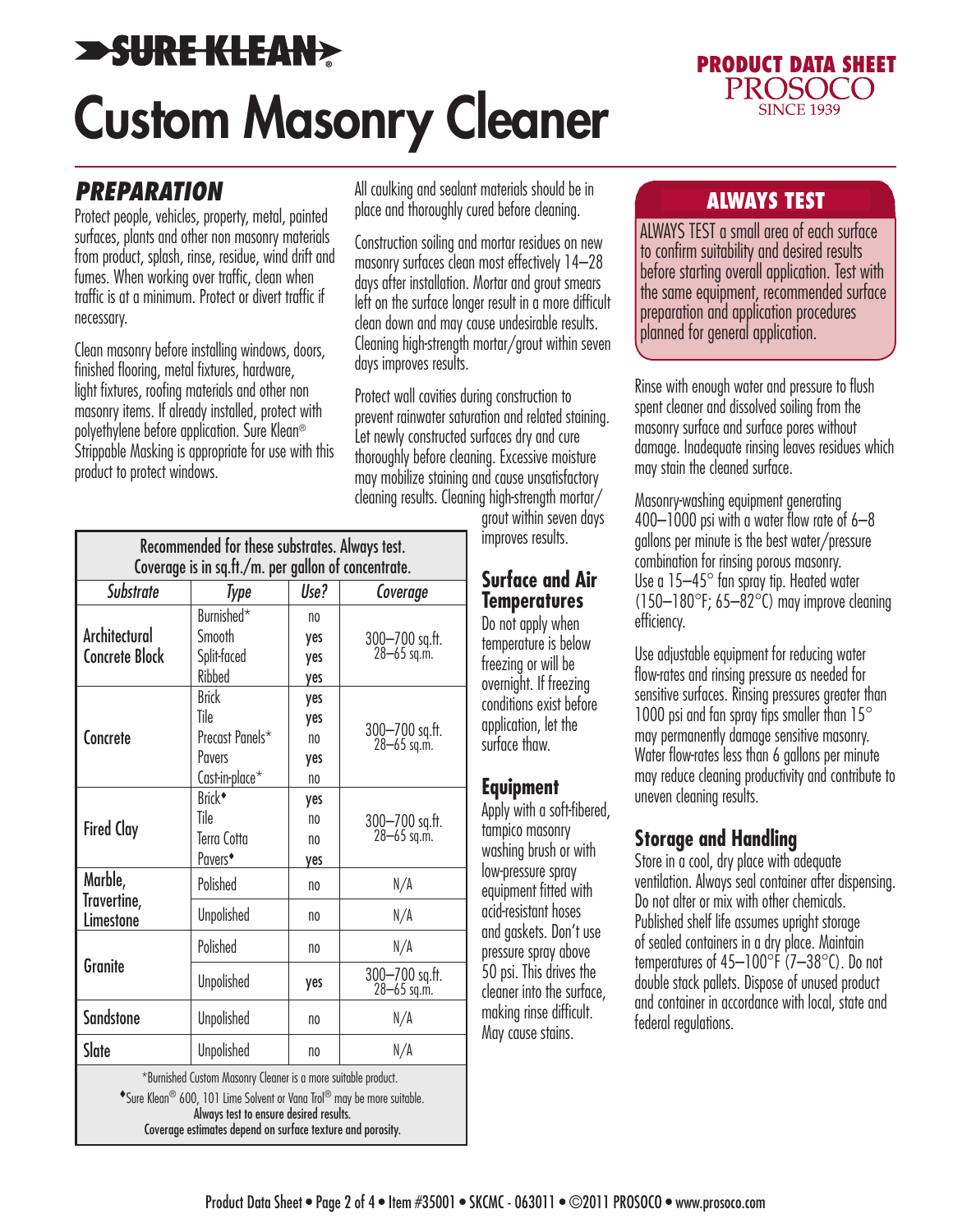# **>SURE KLEAN>** Custom Masonry Cleaner



# *APPLICATION*

Before use, read "Preparation" and "Safety Information."

ALWAYS TEST each surface and type of stain for suitability, dilution and results before overall application. Apply according to the following procedures. Let surface dry thoroughly before inspection and approval.

#### **Dilution**

Custom Masonry Cleaner is a concentrated cleaning solution designed for dilution. Dilute 1 part product with 2 to 6 parts water. Test for proper dilution. Always pour COLD water into empty bucket first, then carefully add product. Never use hot water. Use polyethylene or polypropylene buckets only. Acidic materials and fumes attack metal.

When calculating the volume of cleaner required for porous, textured surfaces, assume 50 square feet per gallon of prepared cleaner. For dense, smooth surfaces, assume up to 150 square feet per gallon of prepared cleaner. The coverage rate chart assumes an average coverage rate of 100 square feet per gallon of prepared cleaner.

### **Application Instructions**

Multiple applications may etch sensitive surfaces. Do not let cleaner dry into the surface. If surface begins to dry, reapply cleaner.

- 1. Always prewet surface with clean water, working from the bottom to the top. On vertical surfaces, keep lower areas wet to avoid streaks.
- 2. Apply the prediluted cleaner directly to surface using a masonry brush or low-pressure spray. Let cleaner dwell for 2–3 minutes.
- 3. Reapply cleaner. Scrub or scrape areas of heavy soiling using wood blocks or nonmetallic scrapers.
- 4. Working from the bottom to the top, rinse thoroughly with fresh water. If pressure rinsing equipment is not available, brush the surface while rinsing.

#### **Cleanup**

Clean tools and equipment using fresh water.

# *SAFETY INFORMATION*

Sure Klean® Custom Masonry Cleaner is an acidic cleaning product with safety issues common to corrosive materials. Use appropriate safety equipment and job site controls during application and handling. Read the full label and MSDS for precautionary instructions before use..

# *FIRST AID*

*Ingestion*: If conscious, give large amounts of milk or water and call a physician, emergency room or poison control center immediately. Do not induce vomiting.

*Eye Contact*: Rinse eyes thoroughly for 15 minutes. Get immediate medical assistance.

*Skin Contact:* Remove contaminated clothing and rinse thoroughly for 15 minutes. Get medical attention. Launder contaminated clothing before reuse.

*Inhalation:* Remove to fresh air. Give artificial respiration if not breathing. Get immediate medical attention.

24-hour Emergency Information: INFOTRAC at 800-535-5053

#### BEST PRACTICES

Protect wall cavities during construction to prevent rainwater saturation and related staining. Let newly constructed surfaces dry and cure thoroughly before cleaning. Excessive moisture may mobilize staining and cause unsatisfactory cleaning results.

When calculating the volume of cleaner required for porous, textured surfaces, assume 50 square feet per gallon of prepared cleaner.

When calculating the volume of cleaner required for dense, smooth surfaces, assume up to 150 square feet per gallon of prepared cleaner.

Multiple applications may etch sensitive surfaces. Do not let cleaner dry into the surface. If surface begins to dry, reapply cleaner.

Masonry-washing equipment generating 400–1000 psi with a water flow rate of 6–8 gallons per minute is the best water/ pressure combination for rinsing porous masonry. Use a 15–45° fan spray tip. Heated water (150–180°F; 65–82°C) may improve cleaning efficiency.

Never go it alone. For problems or questions, contact your local PROSOCO distributor or field representative. Or call PROSOCO technical Customer Care toll-free at 800-255-4255.